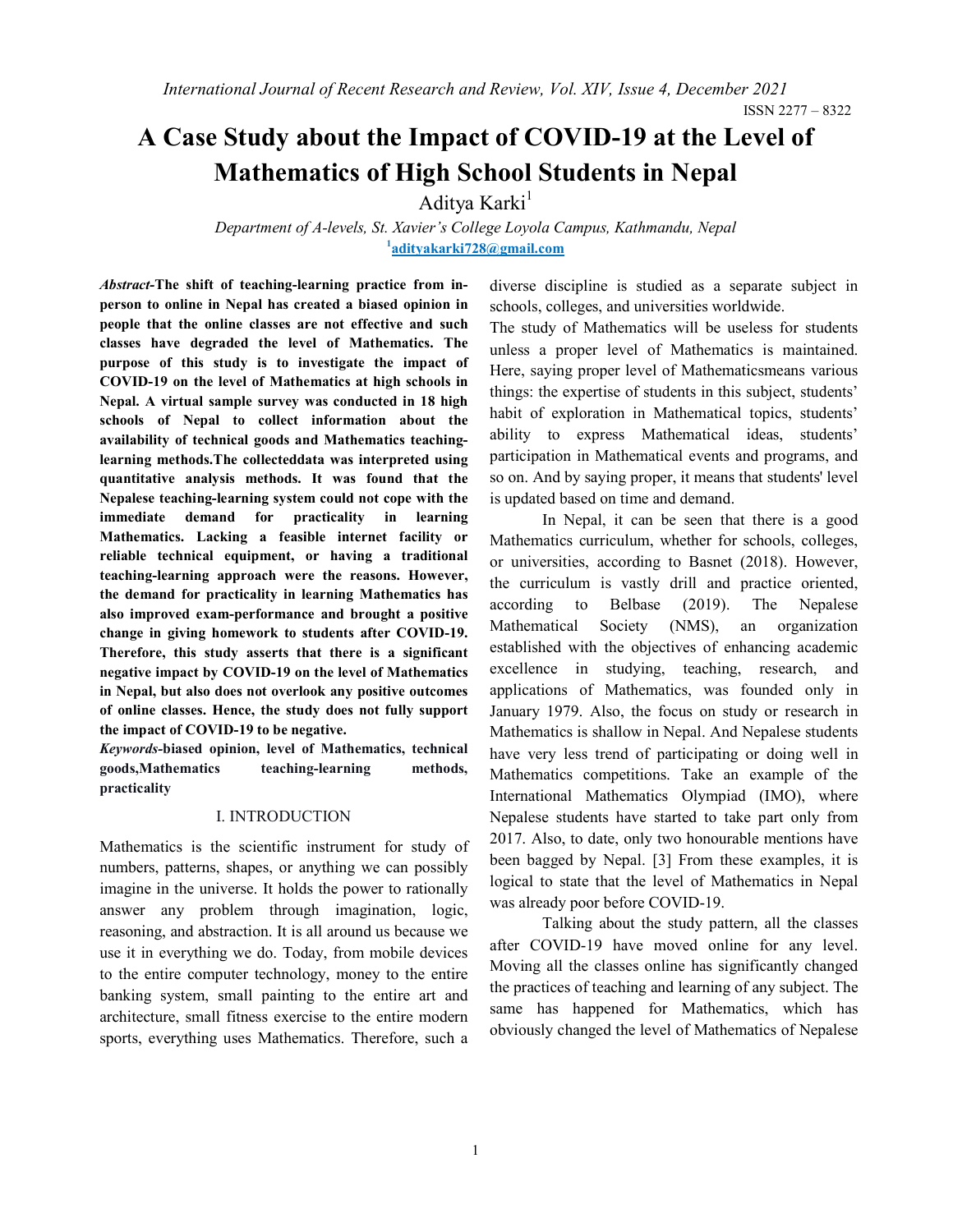students. However, it is quite uncertain about guessing which way the change has gone: a positive or a negative way. Regardless of the continuation of schooling via online methods, people have been quite sceptical about online classes. People have fixed thoughts on online classes that they are not effective and traditional teaching-learning methods are way better than online classes. Even parents and guardians don't accept the teachers' hard work simply because the system has flipped upside down. Also, the students take this system of learning very lightly. However, the opinions of people are quite biased and they may be wrong. The opinions are biased because a lot of factors like teaching style of teachers, learning habits of students, exam performances, etc may have affected people's opinions. Hence, the impact of COVID-19 on the level of Mathematics is unanswered or unfairly responded in Nepal.

Recognizing the problem became the motivation to commence thisstudy. Considering all the classes would make this paper bulky.Hence,only the high school level is considered. The following parameters are used in this studyto assess the level of students in Mathematics (before and after COVID-19).

#### A. Availability of technical goods

For this parameter, boththe high school teachers and students were asked about their accessibility to technical goods such as computers, unlimited internet, mobile phones, and Mathematical tools.

# B. Mathematics teaching-learning methods

# B.1 Participation of Students inside and outside Mathematics class

For this parameter, students were questionedabout their participation in Math activities inside and outside of the class. These activities included helping friends, doing homework on time, involving in class discussions, preparing presentations related to Mathematics, participating in Math seminars or workshops or competitions, etc.

# B.2 Homework and Exam Assessment

For this section, high school teachers were asked about their homework giving patterns and exam assessment methods. Moreover, they were also asked about the students' overall performance before and after the pandemic.

# II. AN OVERVIEW OF THE AVAILABILITY OF MOBILE PHONES, COMPUTERS & INTERNET

Over the last few decades, Nepal has undergone significant growth in mobile technologies and internet. Going long back is not required because the Internet in Nepal was made customary only in 1994. In the same year, the first commercial E-mail service was started. Then, within a year, a lot of private internet companies were founded. This newly found market was extremely promising, which raised an urgency to create an organization that could act as an umbrella for the expansion and operation of Nepal's telecommunication services. As a result, the government of Nepal founded the Nepal Telecommunication Authority (NTA) in 1997. From then on, a lot of private companies have been established, which provide telecommunication services in Nepal [4].

As a result of significant growth in telecommunication services, the mobile, computer, and internet users in Nepal has also grown. According to NTA, the number of active internet users in Nepal reached 18.2 million by mid-March 2019. By mid-March 2020, this number had reached 21.9 million, which shows a net increase of more than 20%. Also, the Management Information System (MIS) report published by NTA in January 2020 revealed that the number of mobile users in Nepal reached 40 million, which is 7.6% more than January 2019. This shows that mobile users in Nepal are equivalent to more than 100% of country's total population [5-6].

# A. Availability of mobile phones, computers, and internet to high school students

The sample survey used for this study included a questionnaire that would help assess the availability of mobile phones, computers and the internet to high school students. The bar-diagram of Fig. 1 summarizes the students' responses.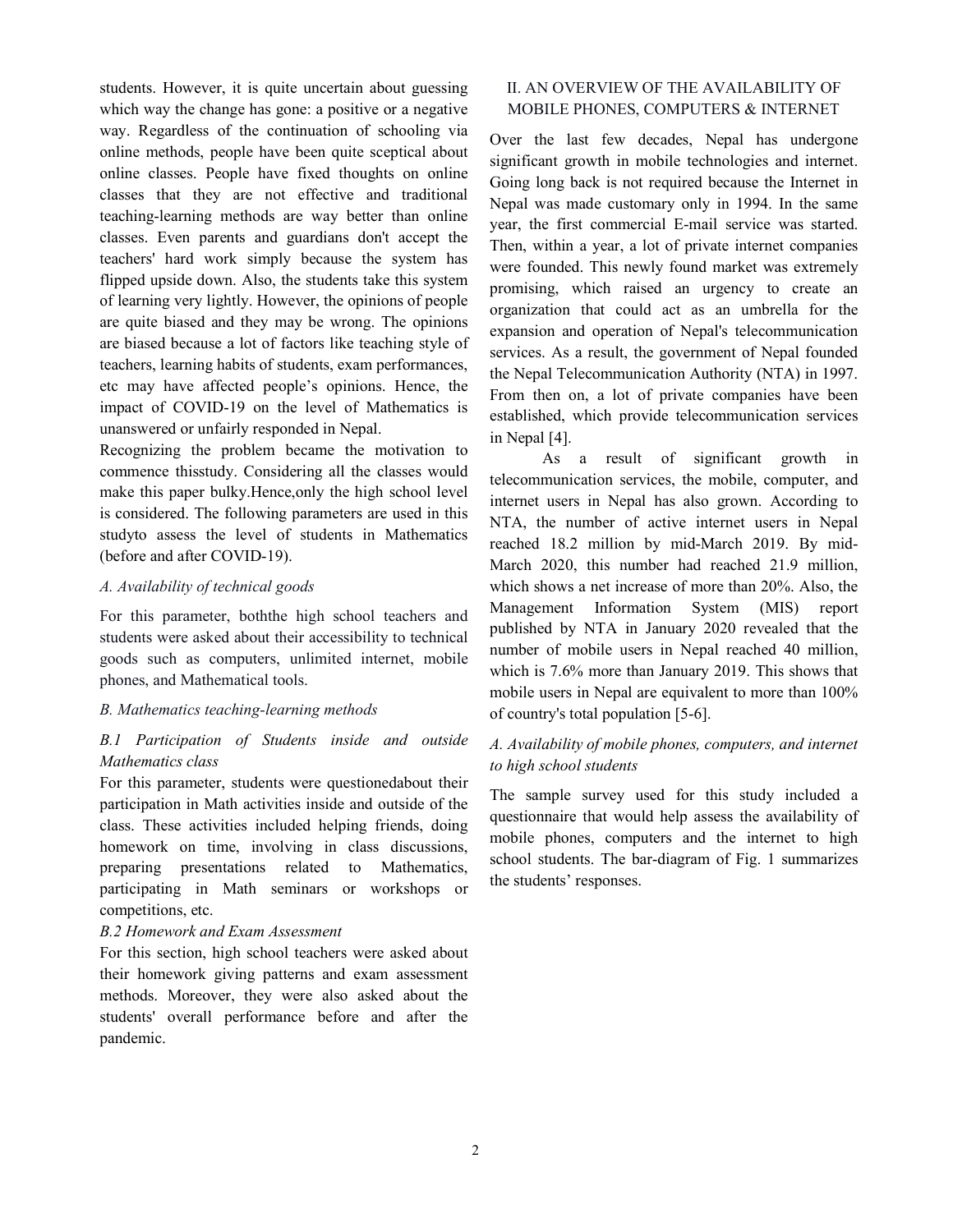

Fig. 1 Percentage of high schools versus access to Technical-<br>curriculum is designed goods

Looking at the diagram, it can be seen that the  $\frac{1}{2}$  subset arrival percentage of students with a personal computer is approximately 70 and the percentage of students with a  $\frac{1}{2}$  related to tarth personal mobile is around 80. Additionally, another question was also asked to the children who had no personal mobile or laptop—that whether their parents had these gadgets or not. Their responses showed that 100% of their parents had these gadgets. Coming back to the diagram, it can be seen that students with an unlimited internet facility are approximately 71%. Calculating the percentage of internet users using NTA's data, it approximates to 77%. The fact that the survey was done only for high school students compensates for the 6% difference. It is simply because the 77% calculated from NTA's data also includes the private sector, business firms, and other organizations of the ector, business firms, and other organizations of the<br>
country that deviate the original data. Considering all these facts, it can be said that the data published by the NTA report is consistent with high school students' data. Figure 1 is the computer is<br>percentage of students with a<br>d 80. Additionally, another<br>to the children who had no<br>discretional method is these gadgets or not. Their responses showed that<br>
"designs the curri<br>
of their parents had these gadgets. Coming back to<br>
diagram, it can be seen that students with an<br>
mited internet facility are approximately 71%.<br>
ulat valid in the constraint of the constraints of collained by detailed by the significant of the constraints of the significant of the significant of the constraint  $\frac{1}{2}$  and  $\frac{1}{2}$  and  $\frac{1}{2}$  and  $\frac{1}{2}$  and  $\frac$ 

# B. Relationship between availability and student's place boards. of residence

Looking at Fig. 1 more deeply, it can be seen thatthere's a stive involvement a significant difference in the percentage of out-valley  $\frac{1}{100}$  theoretical mass students and in-valley students. To analyze this  $\frac{1}{2}$  the sample survey difference, a rating for the availability of technical goods for in-valley and out-of-valley schools (Section IV.D.1) below summarized to was devised.With the help of a Man-Whitney U test (one-tailed) – Appendix-D, it wasfound location affected the rating for the availability of technical goods. As the test was one-tailed, it also meant that in-valley students had a significantly higher rating than out-valley students. Therefore, out-valley students for the availability of technical goods<br>att-of-valley schools (Section IV.D.1) of students inside<br>the help of a Man-Whitney U test<br>below summari<br>students for in<br>endix-D, it wasfound that school COVID-10.

meaning mobile phones, computers, computers, or feasible internet are quite deficient there. have remarkably bad availability of technical goods—

# III. AN OVERVIEW OF MATHEMATICS TEACHING-LEARNING METHODS

The curriculum for Mathematics in Nepal is designed by the Curriculum Development Center (CDC) under the National Curriculum Framework (NCF) issued by Ministry of Education, Science, and Technology. The curriculum is designed by organizing seminars on curriculum improvement and textbooks. It helps CDC collect the problems and issues related to the aspects of school curricula. CDC also establishes a with school teachers and identifies student matters related to textbooks and curriculum. Then, it finally develops Camera Ready Copies (CRC) of the scripts of educational materials. Considering all reference materials and issues of the seminars, it ultimately designs the curriculum [7]. III. AN OVERVIEW OF MATHEMATICS<br>
TEACHING-LEARNING METHODS<br>
The curriculum for Mathematics in Nepal is designed by<br>
the Curriculum Development Center (CDC) under the<br>
National Curriculum Framework (NCF) issued by the Ministry of Education, Science, and Technology. The<br>curriculum is designed by organizing seminars on<br>curriculum improvement and textbooks. It helps CDC<br>collect the problems and issues related to the aspects of<br>school curri related to textbooks and curriculum. Then, it finally<br>develops Camera Ready Copies (CRC) of the scripts of<br>educational materials. Considering all reference<br>materials and issues of the seminars, it ultimately

by the Therefore, there is a traditional teaching method, and<br>data. Although designing the curriculum seems quite profoundly organized, it still practices traditional teaching and learning methods. The methods used to teach the students help them be theoretically proficient in any Mathematical topic they are studying. However, their proficiency is limited only up to theory because the curriculum is not designed to explore the topic they have learned. The homework is either a textbook exercise or an exam paper practice, and the exam grades are solely dependent on the numbers obtained at a 3 hours exam. most of the teachers are limited only in books and boards. Although designing the curriculum seems quite<br>profoundly organized, it still practices traditional<br>teaching and learning methods. The methods used to<br>teach the students help them be theoretically proficient<br>in any Mathemat on the numbers obtained at a 3 hours exam.<br>
there is a traditional teaching method, and<br>
e teachers are limited only in books and<br> *ath Class participation*<br>
olvement inside Math class can explain the<br>
proficiency of Nepal

# A Inside Math Class participation

Active involvement inside Math class can explain the theoretical proficiency of Nepalese students. Therefore, in the sample survery, questions about the participation of students inside their Math class was asked. The table below summarizes the responses from high school students for inside Math class participation—before COVID-19.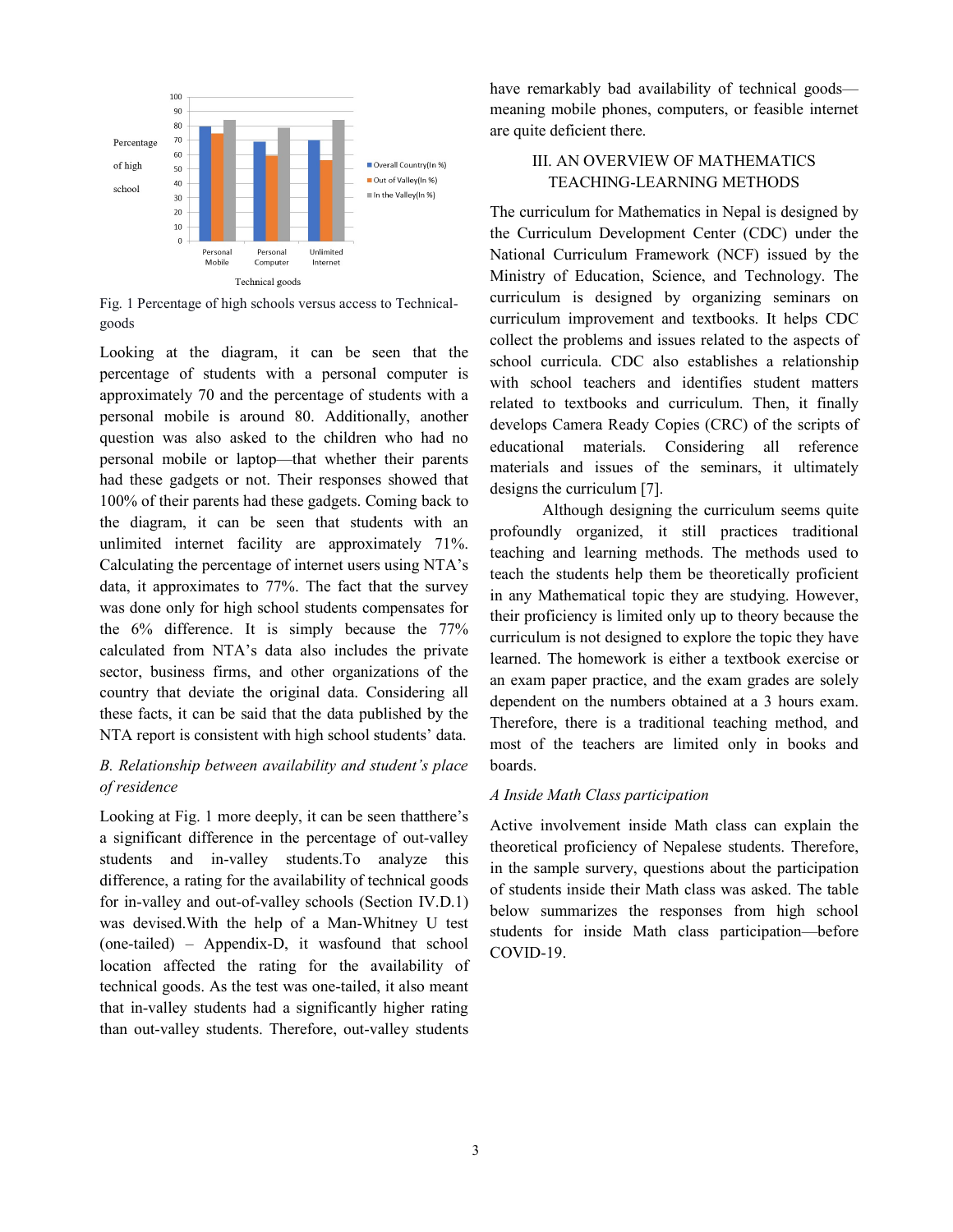| <b>Activities</b> / | <b>Always</b> | <b>Many</b> | <b>Sometimes</b> | <b>Never</b> |
|---------------------|---------------|-------------|------------------|--------------|
| <b>Number</b>       |               | times       |                  |              |
|                     |               |             |                  |              |
|                     |               |             |                  |              |
| Involvement in      |               |             |                  | 7            |
|                     | 112           | 141         | 100              |              |
| class discussion    |               |             |                  |              |
| with friends/1      |               |             |                  |              |
| Asking              | 148           | 105         | 100              | 7            |
| questions to        |               |             |                  |              |
| teachers/2          |               |             |                  |              |
| Voluntarily         | 35            | 85          | 190              | 50           |
| presenting          |               |             |                  |              |
| ideas at class/3    |               |             |                  |              |
| Teaching            | 92            | 162         | 92               | 14           |
| friends and         |               |             |                  |              |
| clearing the        |               |             |                  |              |
| doubts/4            |               |             |                  |              |
| Carefully           | 170           | 113         | 70               | 7            |
| listening to the    |               |             |                  |              |
| teachers/ 5         |               |             |                  |              |
| Taking down         | 127           | 92          | 105              | 36           |
| notes during        |               |             |                  |              |
| class $/ 6$         |               |             |                  |              |

From the table, it can be seen that 33% of total students responded, "Always," 32% of students responded, "Many times," and 30% of students responded, "Sometimes." It can be said that there was a reasonably good amount of participation in all activities, considering that 95% of total students had some amount of involvement in Math class, and 65% had a significant Math class involvement. Hence, the claim that Math class involvement has produced theoretical proficiency in Mathematics for Nepalese students can be justified.

Now, the question was to know whether COVID-19 had an impact on the involvement inside Math Class. Thus, for each school, a rating for involvement inside Math Class – before and after COVID-19 (Section IV.D.2) was calculated. The information for "after" COVID-19 was gathered using the same questionnaire by modifying "before" with "after" in the title. Using a Paired-sample sign test (one-tailed) – Appendix-E, it was found that there was a significant difference in the "before" and "after" rating. As the test was one-tailed, it meant that COVID-19 had adversely affected the involvement inside Math class.

Moreover, teachers were also asked to rate

themselves in their teaching ability: in-person teaching and online teaching. The average rating of their teaching ability before COVID-19 (in-person teaching) was 4 out of 5; however, the average rating for teaching ability after COVID-19 (online teaching) was 2.7 out of 5.

#### B Outside Math Class participation

Nepal's education system has always been limited to curriculum because very few students explore Mathematics – outside of the class. It can be proved by interpreting the stacked bar-diagram of Fig. 2, which is drawn based on students' responses to a questionnaire intended to assess students' involvementin Mathematics – outside of class (before COVID-19).

# Students' involvement in Mathematics Outside class



**National Many times Network** Some times **Never** 

Fig. 2A stacked diagram showing students' involvement in Mathematics outside class

Looking at the diagram, it can be seen that more than 60% of high school students responded "always" or "never" to all the questions. It shows that more than half of the Nepalese students do not participate in the activities that help explore Mathematics outside of the class, which clarifies the claim that there is shallow involvement in activities outside Math class.

Now, the question was to know whether COVID-19 had an impact on the involvement outside Math Class. Thus, a rating for involvement outside Math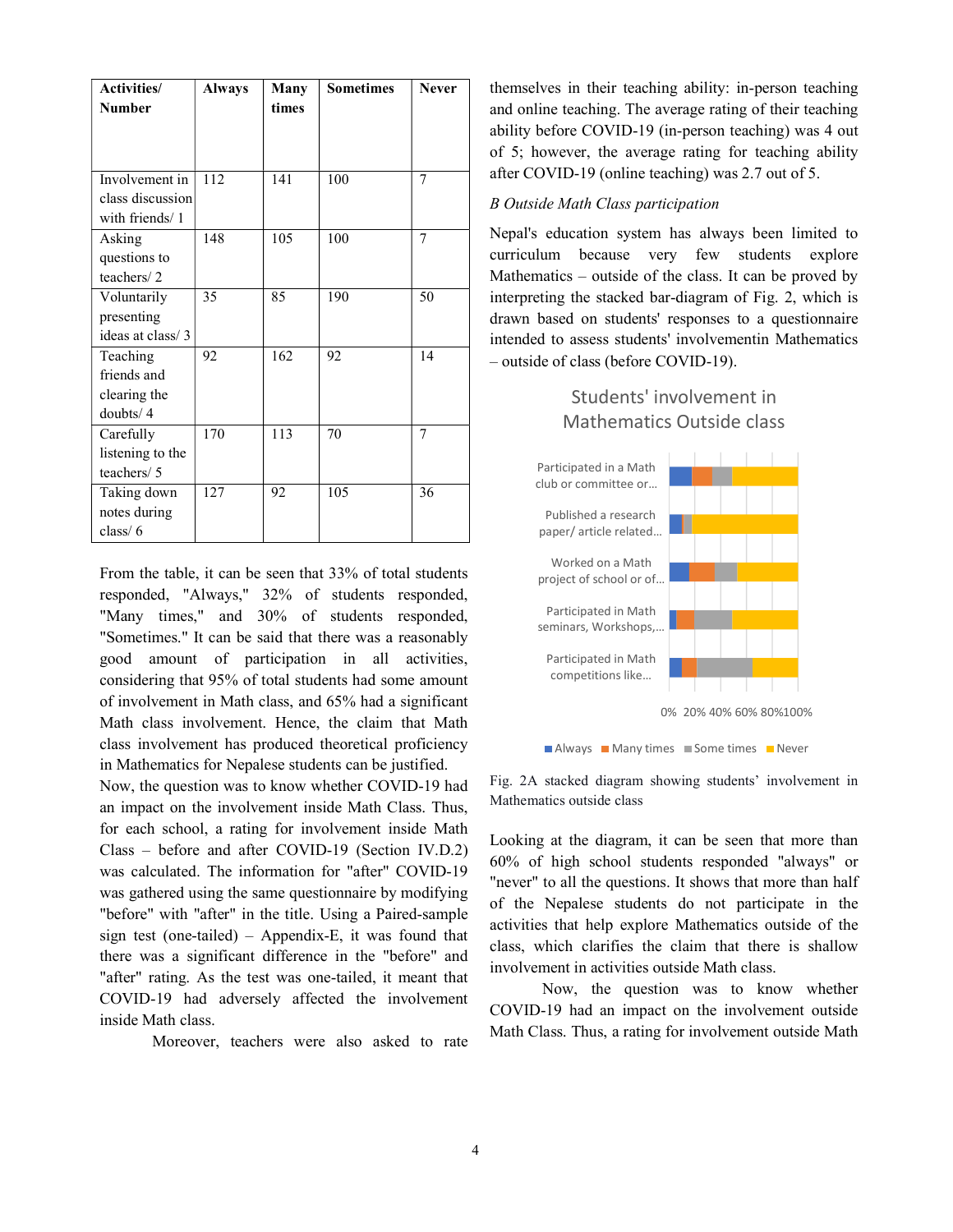class for each school – before and after COVID (Section IV.D.3)was calculated. The information for "after" COVID-19 was gathered using the same perceived to be questionnaire by modifying "before" to "after" in the title. Using a Paired-sample sign test (one-tailed) – Appendix-F, it was found that there is a significant difference in the "before" and "after" rating. As the test presentations,<br>was one-tailed, it meant that COVID-19 had adversely Meanwhile, the<br>affected the involvement outside Math class. been given as ho<br>Besides, a questio was one-tailed, it meant that COVID-19 had adversely affected the involvement outside Math class. (Section IV.D.3)was calculated. The information for result of this, "after" COVID-19 was gathered using the same perceived to be questionnaire by modifying "before" to "after" in the clearly seen that title. Using a Paired

Besides, a questionnaire was asked to teachers from each school, which helped us assess the teacher's giving patterns, encouragement to participate in outside Math class activities. Approximately 38% of teachers said they have never encouraged students in activities like participating in Mathematics competitions and seminars, writing a research paper, and working in Mathematics clubs. each school, which helped us assess the teacher's giving pattern<br>ragement to participate in outside Math class Mathematics lea<br>ies. Approximately 38% of teachers said they have<br>encouraged students in activities like partic

# C. Homework

The homework giving patterns in Nepal have never induced practical learning before COVID-19. Therefore, it was pivotal to know how the homework giving it was pivotal to know how the homework giving where a student is studying. However, after patterns amongst teachers differed after COVID-19. For the exam-assessment ways have changed. this purpose, teachers were also asked a questionnaire that said "Tick all the assignments you gave to the been promoted to the students before and after COVID-19". The stack bar- predicted marks [8-9]. students before and after COVID-19". The stack bar diagram of Fig. 3 summarizes the teachers' responses.



Fig.3A stacked diagram showing teachers' homework giving pattern before and after COVID-19

From the diagram, it can be seen that every teacher before COVID-19 gave homeworkoriented examinations and theory. However, none of the teachers gave such an assignment that induced practical learning of Mathematics. It is because none of them gave quizzes, research essays, and Math projects as homework. In contrast to this, after COVID-19, most of the schools

introduced an online teaching-learning system. As a In schedule and of the duced because and of the schedule because and of the duced because and of the duced because and of the schedule and of the schedule and of the schedule and of the introduced and of the introduced and result of this, a practical learning system can be introduced an online teaching-learning system. As a<br>result of this, a practical learning system can be<br>perceived to be grown. From the diagram, it can be clearly seen that after COVID-19, more than 80% of the teachers gave quizzes as homework, and more than 70% of the teachers gave research essays, PowerPoint presentations, and Math projects as homework. Meanwhile, the exam questions and book exercises have been given as homework but less frequent than before. It proves that many teachers changed their homework which has induced practical Mathematics learning – after COVID-19. clearly seen that after COVID-19, more than 80% of the<br>teachers gave quizzes as homework, and more than 70%<br>of the teachers gave research essays, PowerPoint<br>presentations, and Math projects as homework.<br>Meanwhile, the exam

#### D. Exam-Assessment method

Mathematics clubs. conducts exams<br>12. The Mathen<br>total weight is<br>ns in Nepal have never performance. Fore COVID-19. Therefore, that the exam In Nepal, the National Examination Board (NEB) conducts exams for high school students of 10, 11, and 12. The Mathematics exam weighs 100 marks, and the total weight is solely dependent on the exam paper's performance. For grade 9, everything is the same except that the exam is conducted by the respective school where a student is studying. However, after COVID-19, the exam-assessment ways have changed. The grade 9 and grade 10 students for the batch of 2019-2020 have and grade 10 students for the batch of 2019-2020 have been promoted to the next class based on teachers' predicted marks [8-9]. Nepal, the National Examination Board (NEB)<br>ducts exams for high school students of 10, 11, and<br>The Mathematics exam weighs 100 marks, and the<br>l weight is solely dependent on the exam paper's<br>ormance. For grade 9, everythi

> In the survey intended towards teachers, teachers were asked about the things they used in making an In the survey intended towards teachers, teachers<br>were asked about the things they used in making an<br>exam assessment (before and after COVID-19). Their responses showed that they used only exam performance responses showed that they used only exam performance<br>for exam-assessment (before COVID-19); however, now they have started to see factors like class involvement, presentations, projects, homework, exam performance, presentations, projects, homework, exam performance,<br>and attendance. It shows that the exam-assessment in Nepal has shifted to be based on a holistic academic performance of students.

The average Mathematics marks of high school<br>(before and after COVID-19) was also asked in students(before and after COVID-19) was also asked in every school. When compared, it could be seen that the average marks for the in-valley students was increased average marks for the in-valley students was increased<br>after COVID-19, and the average marks for out-valley students was decreased after COVID-19. Itwas apparent that the increase of marks for in-valley schools was due<br>to a change in the exam-assessment method. This was to a change in the exam-assessment method. showed using a Wilcoxon matched-pairs signed-rank test (one-tailed)- Appendix-G. It found that there was a significant difference in the average Mathematics mark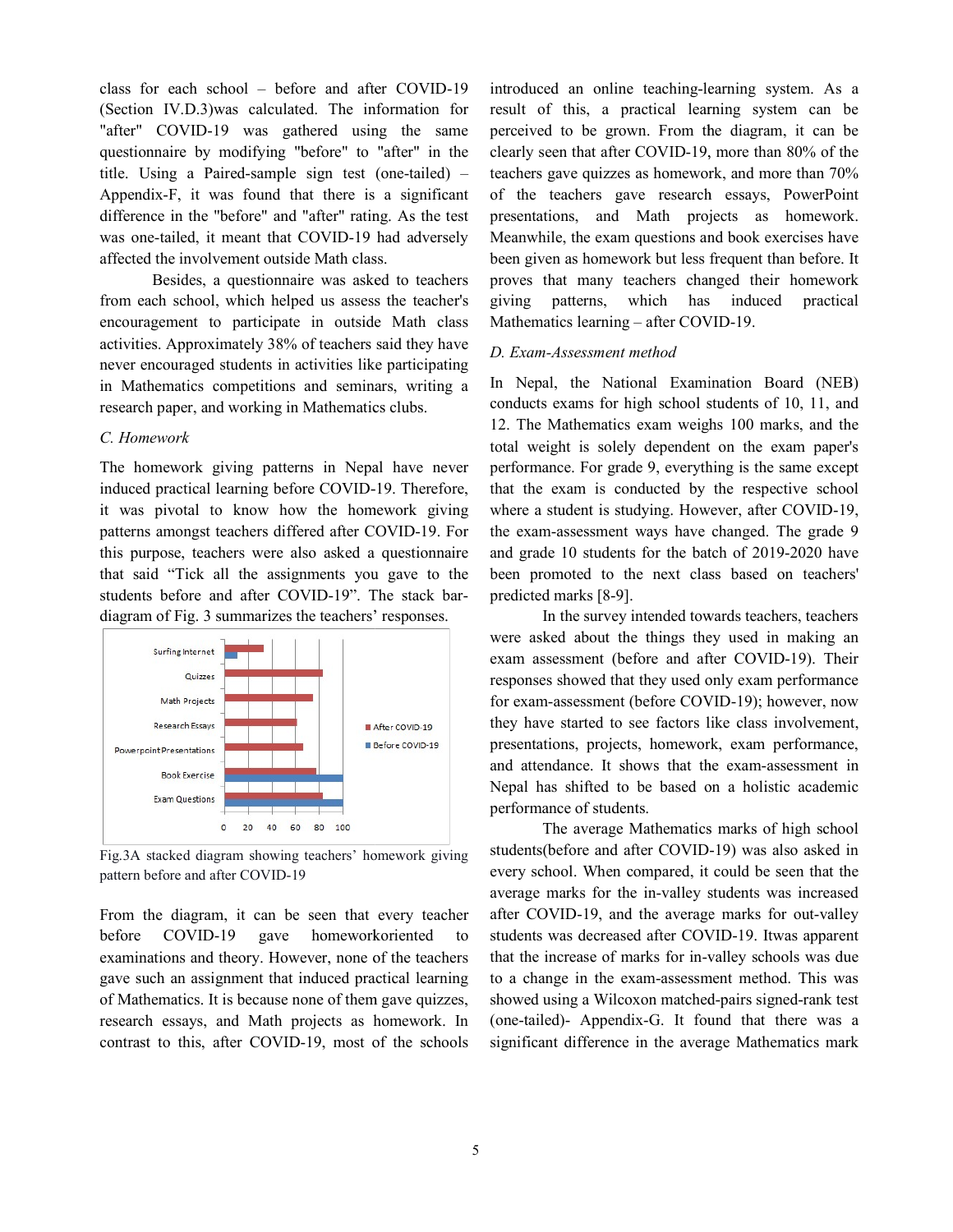for the in-valley schools based on the assessment method used. As the test was one-tailed, it meant that average marks had increased by implementing a holistic performance assessment method.

It was doubtful whether the assessment marks were fairly given because there was a significant decrement in class performance – both inside and outside the class (proved by 3.1 and 3.2). Therefore, the data about the attendance, class-presentations, classprojects, and homework time was also taken. The data in the table below summarizes them.

| <b>Ouestion</b> | <b>Response summary</b> | Response<br>summary        |  |
|-----------------|-------------------------|----------------------------|--|
|                 | before COVID-19         | after COVID-19             |  |
| Attendance of   | Average attendance in   | Average attendance in a    |  |
| Math class      | a high school class was | high school class was 102. |  |
|                 | 107.                    |                            |  |
| Class-          | Average number of       | Average number of class    |  |
| presentations   | class-presentations was | presentations was          |  |
|                 | $0.347$ /month          | 1.533/month                |  |
| Project-works   | Average number of       | Average number of project  |  |
|                 | project works was       | works was 1/month          |  |
|                 | $0/m$ onth              |                            |  |
| Homework        | Average time to         | Average time to complete   |  |
| time            | complete Math           | Math homework was          |  |
|                 | homework was            | 2.15/day                   |  |
|                 | $2.10$ /day             |                            |  |

From the table above, it canbe seen that average attendance is almost constant both the time. Also, the average frequency of getting and doing classpresentations and project works has increased after COVID-19. Besides, the average time to complete Math homework has also increased after COVID-19. These factors compensate for the decrement in class performance and eventually have led to an increase in marks of in-valley students after COVID-19.

In contrast, more than 60% of the out-valley students were found to have no online classes in their schools. Due to this, they don't have the opportunity for a holistic performance. It explains why out-valley students had their marks decreased after COVID-19.

#### IV. METHODOLOGY

# A. Research design

"The impact of COVID-19 at the level of Mathematics of high school students in Nepal" is a tricky question because Mathematics is an immensely versatile subject, and there are numerous factors which define the level of students in this subject. To get an in-depth view of a student's strength in Mathematics, all the parameters which primarily or secondarily influence a student should be considered. Getting the level of Mathematics of a student based on various parameters is also not enough. Comparingstudents' Mathematics level (before and after COVID-19) is also required because it helps reach a valid conclusion. Therefore, this research is designed so that it covers most of the fundamental parameters that influence the Mathematical strength of high school students, which helps differentiate between the Mathematical strengths (before and after COVID-19).

The fundamental parameters studied in the research include both the primary and secondary parameters that directly or indirectly influence the students' Mathematical strengths. These parameters include the availability of technical goods to high school students and the Mathematics teaching-learning methods at high schools of Nepal. The research has studied the availability of technical goods like computers, mobile phones, and the internet for the first parameter. Meanwhile, it has studied the inside-class activities, outside-class activities, homework, and examassessment method for the second parameter.

In the research, both quantitative and qualitative data were collected because the descriptive research design can be made highly effective using both of them. By interpreting both types of data, various observations and claims were made; they were proved by quantitative analysis methods later.

# B. Sampling

The sampling frame for this study constitutes 18 schools that were from 5 different provinces of the country. The schools in these 5 provinces were randomly selected because the city where these schools are present or the people's living standard or any such thing was not taken into account. Out of 18 schools, 12 schools were out-ofvalley schools, and 6 were in-valley schools. These 18 schools belonged to 12 different districts of the country, namely: Illam, Jhapa, Dhanusa, Kathmandu, Bhaktapur, Lalitpur, Sindhuli, Baglung, Kaski, Rupandehi, Dang, and Banke. Besides, 8 of these schools were higher secondary schools, and 10 were secondary schools.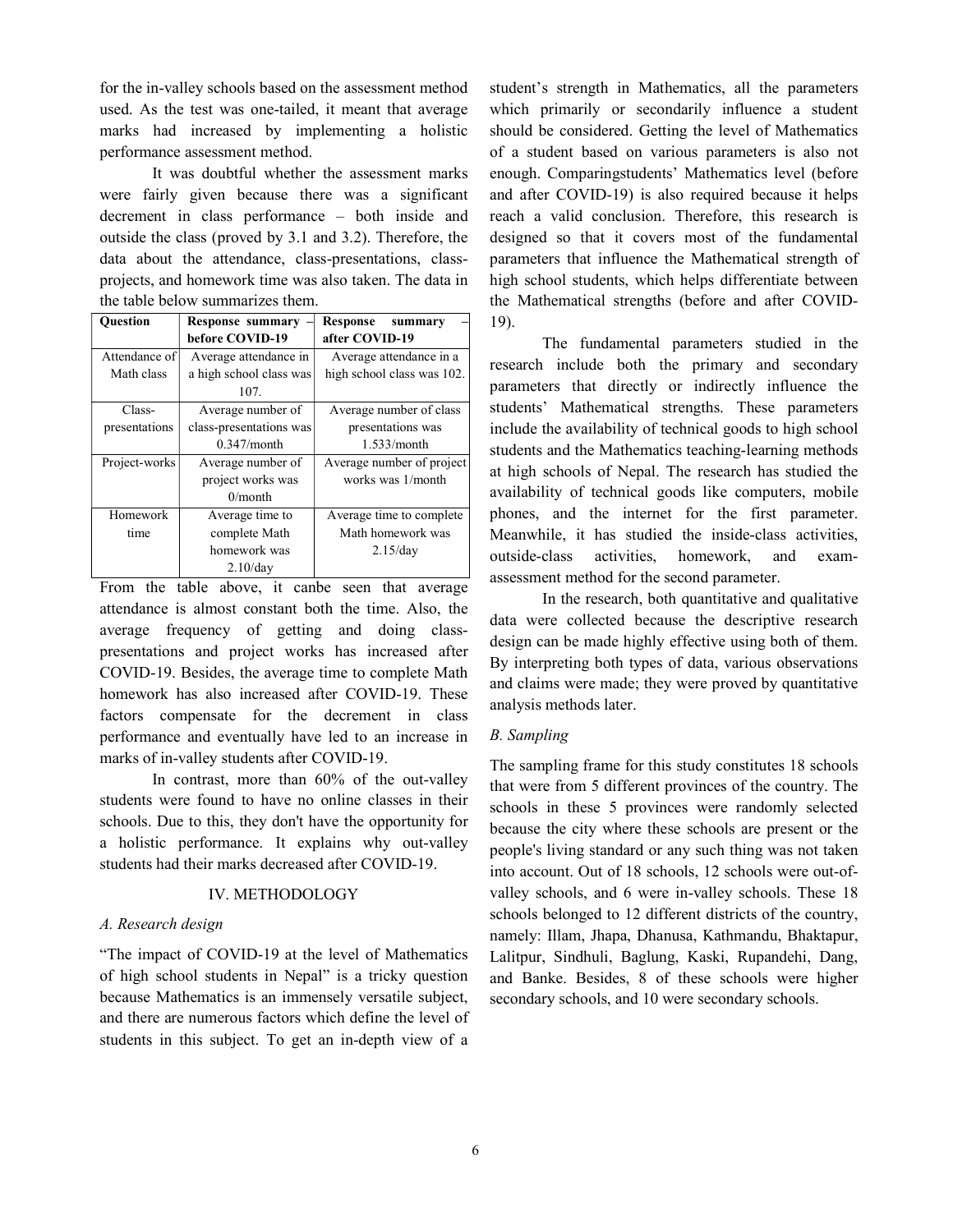## C. Data collection

Both the quantitative and qualitative data were collected using a virtual sample survey. Twogoogle forms were prepared: one for the students and one for the teachers. The links for the google form is available in the appendices: Appendix A and Appendix B. These forms were basically designed to help assess both the parameters that were beingconsidered for the research. Reaching out to the Mathematics teacher(s) of all 18 high schools was done using friends' and teachers' network of the researcher. With the help of these teachers, the sample survey was virtually conducted in each school.

Additionally, the total number of responses for students' form was 360, and the total number of responses for teachers' form was 36. The responses reached 360 for students because10 responses from students of class 9 and 10 was collected for each secondary school and 5 responses from students of class 9, 10, 11, and 12 was collected from each higher secondary school. And the responses reached 36 for the teachers becauseresponses from two Mathematics teachers was collected from all 18 schools.

#### D. Data Analysis

The diagrams like vertical bar-diagrams, horizontal stacked bar-diagram, and tables were used to interpret quantitative and qualitative data obtained from the virtual survey. After this, the observations were established as claims and were tested using appropriate non-parametric statistical tests: The Man-Whitney U test, Paired-sample sign test, and Wilcoxon matchedpairs signed-rank test. The data used in these tests were not raw data; however, a processed one. These processed data were a specific form of data, like rating of something or average of something, obtained using various steps and factors. The non-parametric tests used in the analysis of data with their calculations (if any), are provided in the Appendix D-G. The calculations for ratings are included in the following sub-sections of Data Analysis.

D.1 Calculating the rating for availability of technical goods

1. Calculate the total number of students from each school with each equipment/service: mobile, computer, and internet.

2. Calculate a weighted mean for each school using all the three values from 1. Take 40% weight from the computer, 40% weight from the internet, and 20% weight from the mobile.

3. Calculate the out-of-ten value for this weighted mean by dividing the weighted mean by the sample size and multiplying by 10. It gives the final rating for each school out-of-ten.

Things to know: Computers are weighed more because they are a feasible option to conduct Math class than mobile phones. And, the internet is weighted more because an online class can't be attended without it.

D.2 Calculating the rating for involvement inside Math class

1. Calculate the average rating for each question of the questionnaire-1 from Appendix-C—for every school.

2. Take questions 2, 3, and 4 as "Additional involvement questions," and 1, 5, 6 and 7 as "General involvement questions." Now, find the mean additional involvement marks for each school.

3. Calculate a weighted mean for each school. The mean General involvement mark weighs 40%, and the mean Additional involvement mark weighs 60%.

4. Calculate the out-of-twenty value for this weighted mean by dividing the weighted mean by 3 and multiplying by 20. It gives a final rating for each school our-of-twenty (before COVID-19).

5. Repeat steps 1-4 for questionnaire-2 from Appendix-C to get the finals rating value for each school out-oftwenty (after COVID-19).

Things to know: Additional involvement is weighed more because it provides data of participation due to interest in the Math-class. Most of the time, students do not want to do some tasks; however, they do it because that task was a compulsion. These kinds of tasks generally fall in General involvement

D.3 Calculating the rating for involvement outside Math class

1. Calculate the average rating for each question of the questionnaire-3 from Appendix-C—for every school.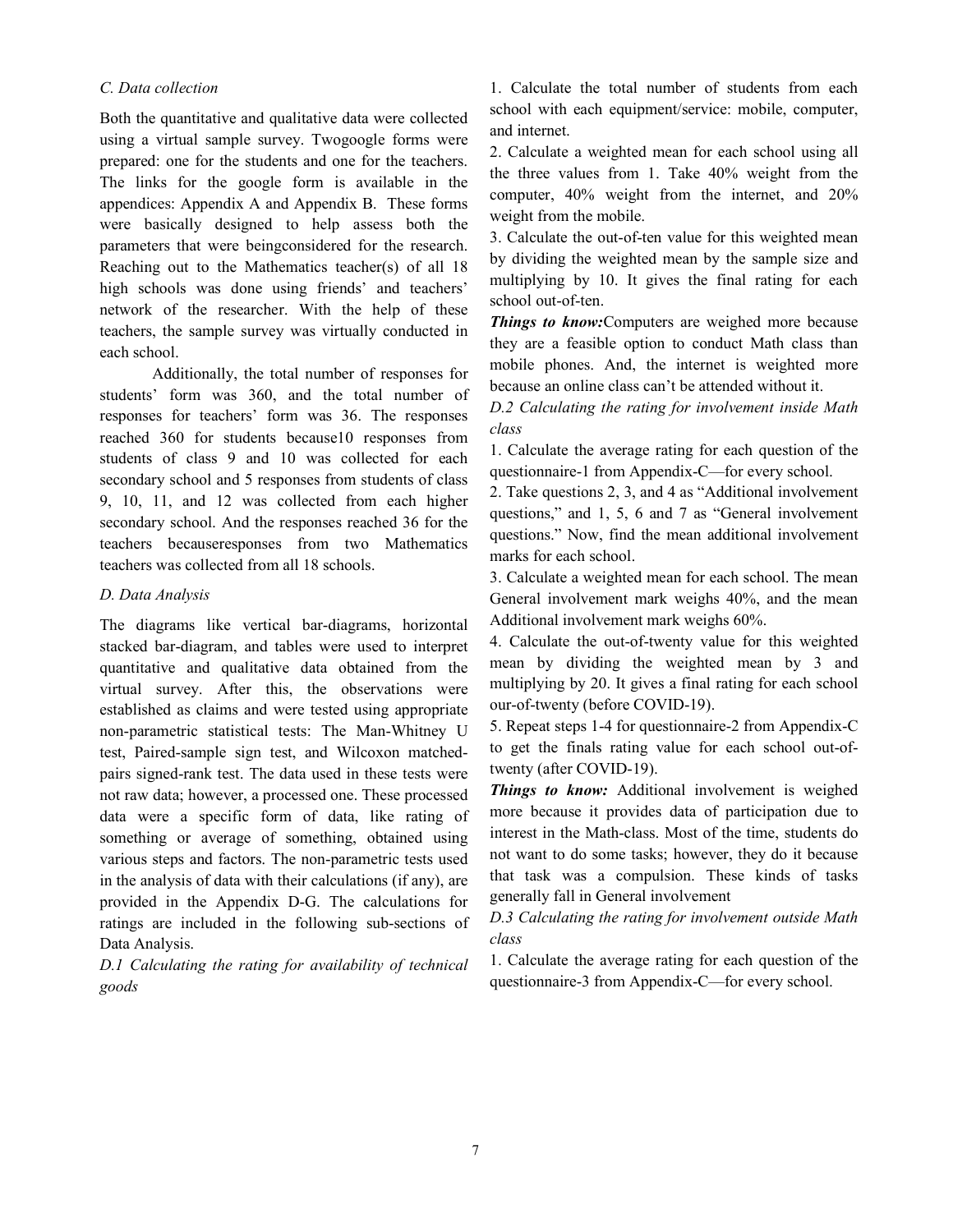2. Calculate a weighted mean for each school, using all the five values from 1. Questions 1, 2, and 3 weigh 10%. Question-4 weighs 40%, and Question-5 weighs 30%.

3. Calculate the out-of-twenty value for this weighted mean by dividing the weighted mean by 3 and multiplying by 20. This gives a final rating for each school out-of-twenty (before COVID-19).

4. Repeat steps 1-3 for questionnaire-4 from Appendix-C to get the final rating value for each school out-of-twenty (after COVID-19).

Things to know: Questions 1, 2, and 3 are weighed less because these activities are generally encouraged in all the schools. However, a research paper is usually rare. So, question 5 is weighed the most.

#### V. RESULTS & DISCUSSIONS

# A. The availability of technical goods to high school students

From section II. A, it can be said that the availability of mobile phones, the internet, and computers to high school students in Nepal is found to be reasonably high. Understanding that after COVID-19, all the classes in Nepal have either stopped or gone online, it becomes quite necessary that every student who is attending the online class has a good internet facility. Meanwhile, any student should also have a technical gadget like mobile phones or computers to join the online classes. Therefore, knowing that the technical goods are highly available to the high school students shows their ability to join the online classes.

However, from section II. B, it can be said that technical goods' availability to high school students, which seemed high in section II. A, is actually biased and not valid for the whole country. It is because section II. B proved a relationship between the availability of technical goods and place of residence. It meant that the data of technical goods was deviated by the in-valley schools. Also, it leaves us with the fact that out-valley schools are deficient in technical goods. This deficiency means that the possibility of organizing an online class is uncertain there.

# B. The Mathematics teaching learning methods at the high schools

From section III. A, it was found that the inside Math class activities or simply class participation are significantly degraded after COVID-19. The average rating of online teaching being low compared to the average of in-person teaching shows that teachers feel less confident about their teaching when it comes to online classes. Also, more than three-fourths of the students preferring in-person classes over online classes shows that they have relatively less faith in online classes. It also indicates that the quality of online classes, especially Mathematics classes, is relatively low. These might be the reasons for degrading class performance after COVID-19.

From section III. B, it was found that even before COVID-19, the involvement of high school students outside Math class was relatively low. It shows that there is no practical teaching-learning system in Nepal when it comes to Mathematics. It can also be said that Nepalese students are limited only in the curriculum. To prove this, 38% of teachers said that they do not encourage outside Math class activities, comes in use. It shows that a significant number of teachers limit students only in the curriculum. It also shows that they do not give a good platform for interested students to come out of their comfort zone and participate in Mathematics competitions, seminars, and many other things to learn Mathematics practically. Moreover, it was also found that the involvement outside Mathematics class is significantly degraded after COVID-19. Teachers' encouragement for outside Math class activities might have also decreased, explaining why this might have happened.

From section III. C, it was found that the Mathematics homework given to students before COVID-19 was oriented towards theory only; however, after COVID-19, the homework assigned has significantly induced practical learning of Mathematics. This is a positive change because the students can now explore Mathematics outside of the curriculum, and they can have an overall proficiency in this subject. Also, from section III. D, it was found that many high schools in Nepal have moved to a holistic academic assessment method after COVID-19. For such an assessment, they consider project works, quizzes, essays, and many other things to make an assessment. Doing some sort of research is needed to complete these homework types. It explains why surfing on the internet has increased. These ideas sum up to explain why the induction of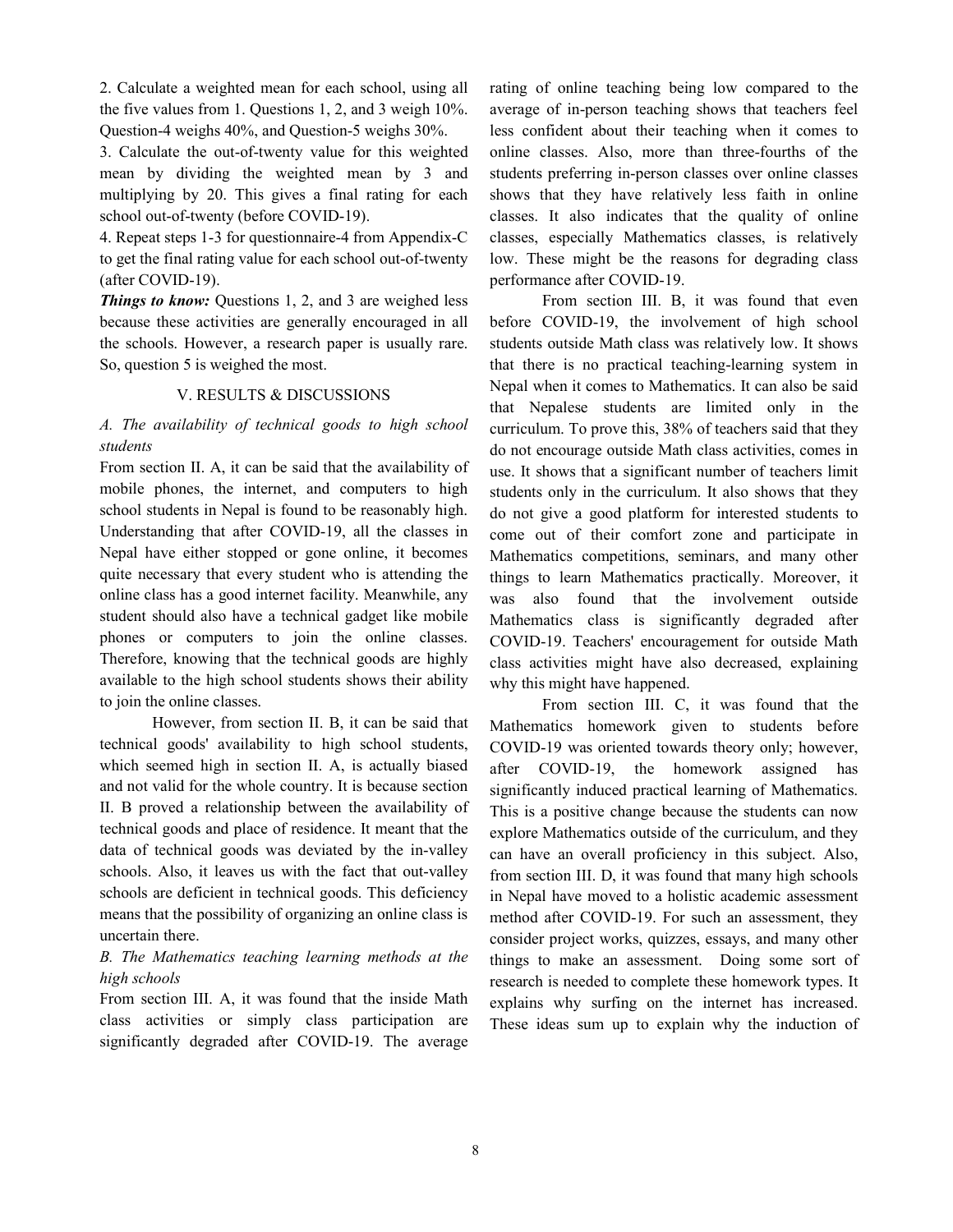practicality in learning Mathematics – after COVID-19. Additionally, from section III. D, it was found that the exam performance after COVID-19 has improved because of the holistic assessment method. It is a positive sign because even during this stressful pandemic period, students' mathematics level seems not to be hampered based on one parameter: the exam performance. It can also be a positive factor for students because they may be motivated to improve on other factors so that their Mathematics level is finally increased in all the aspects.

#### VI. CONCLUSIONS

COVID-19 has impacted the level of Mathematics in Nepal's high schools, both positively and negatively because it has divided the country into two parts: the privileged side and the under-privileged side. The underprivileged side has very few or no online classes: forget class participation, exams, homework, and involvement outside Math class. Despite having online classes, privileged students have also been impacted. The shift to online classes demands the teachers and students to be versatile and virtually informative and adapt to this new online class system. However, to a country with a traditional teaching-learning method, fulfilment of such a demand and adaptation to the new system has not occurred effectively. In contrast, the country seems to find a practical teaching-learning approach in giving homework and making an exam-assessment (after COVID-19). Such an approach induces practicality in learning Mathematics, and hence, improves the level of Mathematics.

#### VII. RECOMMENDATIONS

This research found that technical goods are available in an insufficient amount for out-valley high school students. For a sustainable solution, the government should establish an organization that formulates plans and policies to minimize the technical divide between the in-valley and out-valley schools. These plans should include annual monitoring of the technological divide and methods to reduce this division. The tasks like efficiently using taxpayers' funds to buy technical goods, supplying technical goods to deprived areas, and establishing various non-profit organizations that will serve in these deprived areas of the country may come under this plan. As a responsible citizen, we can start local level organizations that collect funds, buy technical goods, and reach out to the country's deprived places. The privileged ones can donate their technical goods to the deprived areas, instead of throwing or keeping useless at one corner of their home.

One of the main reasons for not having practicality in teaching-learning is the curriculum. Although it is quite good, it uses only traditional teaching-learning methods. So, when CDC issues a new curriculum, it should consider the practical teaching-learning methods that are missing in the curriculum now. In doing so, the teachers and students will be exposed to a platform where it is mandatory to learn Mathematics using practical methods. It will make COVID-19 only an incident, not an accident. The Mathematics curriculum should be designed so that teachers and students are mandatory to use PowerPoint presentations in class and give Mathematics projects and research papers as a part of Mathematics homework. Most importantly, the curriculum should be made flexible by including virtual learning, which will develop a practice of learning Mathematics virtually.

As the outside class involvement plays a vital role in improving the level of Mathematics, it becomes the role of every Math teacher to realize this. All the high schools in the country should form a separate committee inside the school, which will look after the outside class activities. They should organize Math Competitions, prepare students for Olympiads, and create Math clubs to explore Math topics outside of class.

Lastly, it was also found that the homework giving pattern and exam assessment methods have changed after COVID-19, and this change has induced a practical learning platform. Hence, such a wonderful change should be given continuity even after this pandemic becomes stable. In fact, the NEB should modify its exam-assessment method to holistic performance-based.

# VIII. LIMITATIONS AND FURTHER RESEARCH

Studying the level of Mathematics at high schools throughout the country is a very complex task. Such a study requires a significant number of samples from every part of the country. Therefore, this study's sample size can't be considered reliable for covering all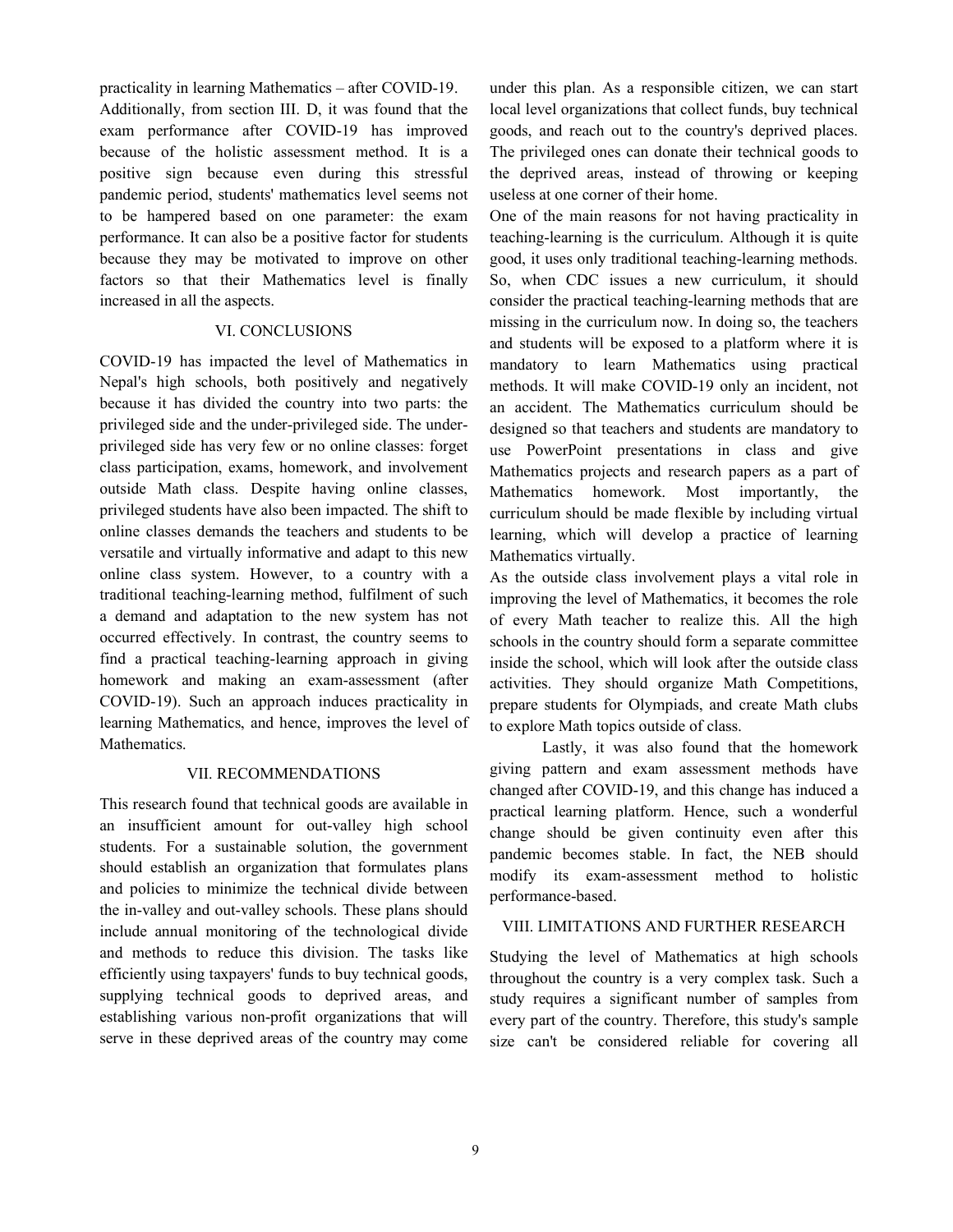country's regions. It is because these samples are minimal and cover only 12 districts and 5 provinces of the country. A new research should be designed to cover all districts of the country and obtain a larger sample. The researchers should take government help, typically the Ministry of Education, to get an official, reliable, and large sample of data related to the study's various parameters. The researchers should expand the contacts used in the research and reach out to the educational organizations working in every district to cover the whole country – not 4 to 5 provinces. Additionally, the data collection is solely based on a virtual sample survey where Mathematics teachers' and students' responses are taken as samples. However, in this complex study, doing such a task will collect only a one-dimensional kind of data. Such data can't help create a comprehensive solution to the problem. Therefore, the data collection methods of the new research should be modified. The modification should include a sample survey of parents, educational officials', and their interviews to cover a broader range of thoughts.

Moreover, the research finds that out-valley schools are deficient in technical goods availability, but in-valley schools are not deficient. However, there is no in-depth study and reasoning for why this may have occurred. Therefore, the new research should be designed in a descriptive and exploratory form to explain parameterspecific questions.

# IX. ACKNOLWEDGEMENT

I would like to thank one of my friends, Mr. Amit Chaudhary for helping me collect the data required for this research. I am also thankful to the Mathematics department of St. Xavier's College Loyola Campus for facilitating me with various sample research papers. I am also thankful to Prof. Gyan Bahadur Thapa, Pulchowk Campus, who mentored me while writing this paper. Moreover, my data collection was solely based on the virtual sample survey. Therefore, I would like to express my gratitude to all the high school teachers and students who took part in the survey.

#### X. REFERENCES/BIBLIOGRAPHY

[1] Vardhan Basnet (2018), Secondary LevelMathematics Education in the Present Context of Nepal, Retrieved from:

file:///C:/Users/laptop/Downloads/10012192018356\_79 2739.pdf

- [2] Shashidhar Belbase (Sept 2019), A comparative Study of Mathematics Education in the United States of America and Nepal. Retrieved from: https://www.researchgate.net/publication/337304522\_A Comparative Study of Mathematics Education in t he United States and Nepal
- [3] Nepal Mathematical Society (2020). About us. Retrieved from the state of  $\sim$ https://www.nms.org.np/about\_nms.html
- [4] Nepal Telecommunications Authority (2020). About us. Retrieved from https://en.wikipedia.org/wiki/COVID-19\_pandemic\_in\_Nepa
- [5] KhabarHub (2020). Internet Users increase by 2.5 million in the past six months. Retrieved from https://english.khabarhub.com/2020/05/73461/
- [6] Collegenp (2020). Internet users in Nepal-21.9 million. Retrieved from the state of  $\sim$ https://www.collegenp.com/technology/internet-usersin-nepal-219-million/
- [7] Curriculum Development Center (2020). National Curriculum Framework, 2076. Retrieved from: http://202.45.146.138/elibrary/pages/view.php?ref=245  $1$ & $k=$
- [8] National Education Board (2020). About Us. Retrieved from https://www.neb.gov.np/en/pages/welcome
- [9] SaraswatiDawadi (2020). Impact of COVID-19 on the Education Sector in Nepal: Challenges and Coping Strategies. Retrieved form https://files.eric.ed.gov/fulltext/ED609894.pdf
- [10] Wikipedia (2020). Mann-Whitney U test. Retrieved from https://en.wikipedia.org/wiki/Mann%E2%80%93Whitn

ey\_U\_test

- [11] Wikipedia (2020). Sign test. Retrieved from https://en.wikipedia.org/wiki/Sign\_test
- [12] Wikipedia (2020). Wilcoxon signed-rank test. Retrieved from the state of  $\sim$ https://en.wikipedia.org/wiki/Wilcoxon\_signedrank\_test
- [13] Krishna Prasad P. (Jan. 2016). Mobile Learning Practice in Higher Education in Nepal: Nepalese context for mobile learning. Retrieved from https://files.eric.ed.gov/fulltext/EJ1093429.pdf
- [14] Junelee P. (Jan. 2002). Information Technology in Nepal: What Role for the Government: The role of government. Retrieved from https://onlinelibrary.wiley.com/doi/pdf/10.1002/j.1681- 4835.2002.tb00047.x